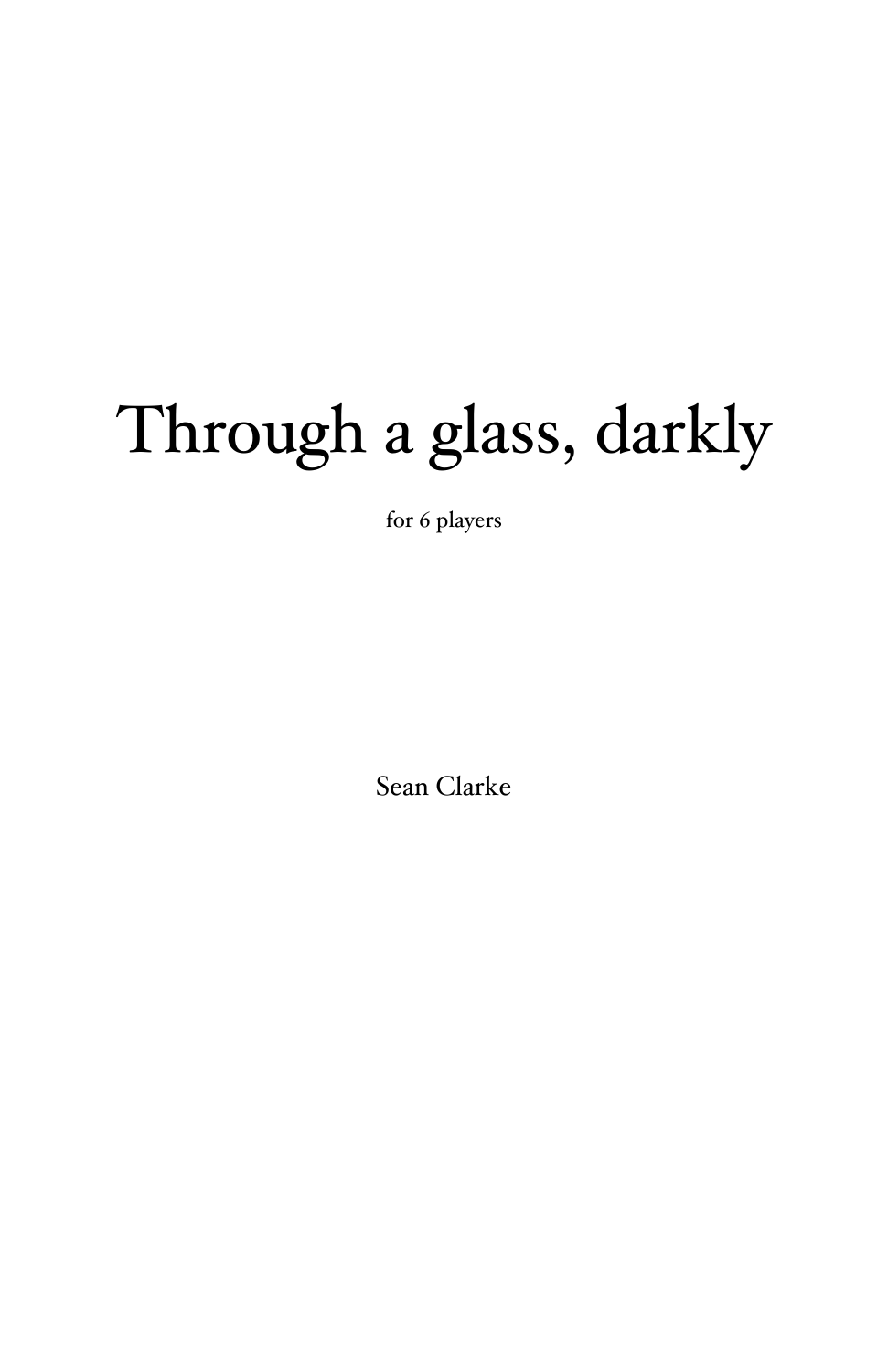# Written for Ensemble Mise-En and the 2016 Red Note New Music Festival, Illinois State University.

The title comes from an evocative passage in 1 Corinthians, which reads "For now we see through a glass, darkly; but then face to face." It points to the difficulty of seeing things clearly, to the imperfection of our knowledge and perception.<br>This piece is made up of slowly rolling waves of sound, by turns foreboding, lyrical, and violent.

## Program Notes

Themes gradually grow and transform; return and break off; appear and fade away; and reemerge unexpectedly. Players mimic each other, weaving dense webs of sound out of similar musical threads. The trombone repeats a funereal dotted rhythm that begins as an understated background detail but later dominates the entire texture. Sections return, develop, and build in intensity without achieving a clear sense of closure. There are glimpses of light and clarity, but the work ends in the dark muddled low register of the piano and contrabass.

> Violin **Contrabass**

- *Flute and clarinet:* Notes with X note-heads should be played as airy "tongue pizzicato" notes mostly air and tongue sounds with a rough, airy tone. Notes with three slashes through the stem are flutter-tongued.
- *Violin and contrabass:* Spiccato notes should have a rough, aggressive, scratchy tone.
- *Piano:* Tremolo chords at lower dynamic levels should be played slowly and expressively, with rubato-like variations in speed. The player should freely play the notes within both hands instead of alternating right- and left-hand chords. Tremolo chords at higher dynamic levels should be played rapidly and aggressively, alternating between hands.

### Instrumentation

Flute Clarinet in B-flat

Trombone

Piano

*Score is notated in C.*

**Duration** 

ca. 7 minutes

### Performance notes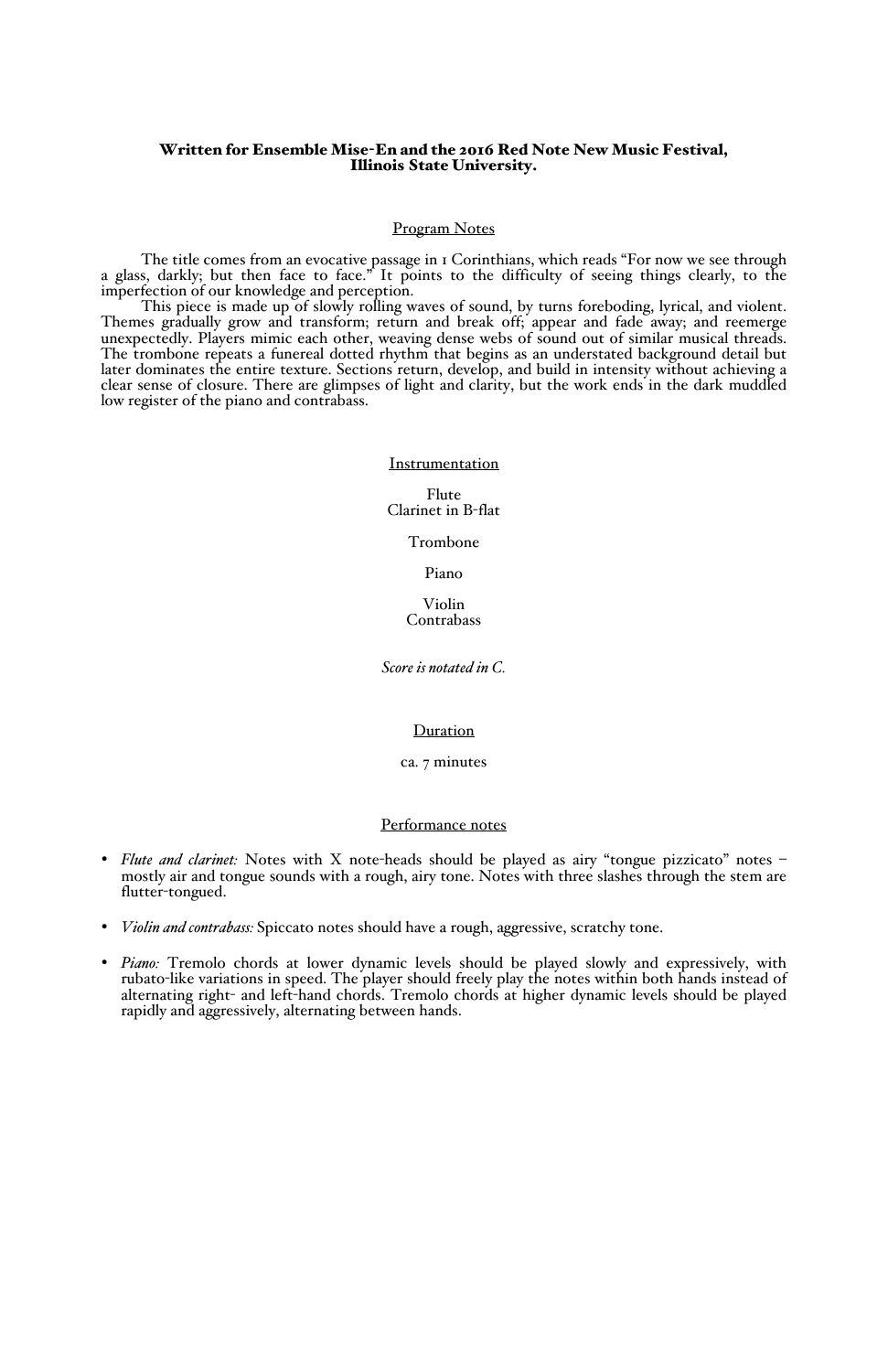



 $\odot$  2016 Sean Clarke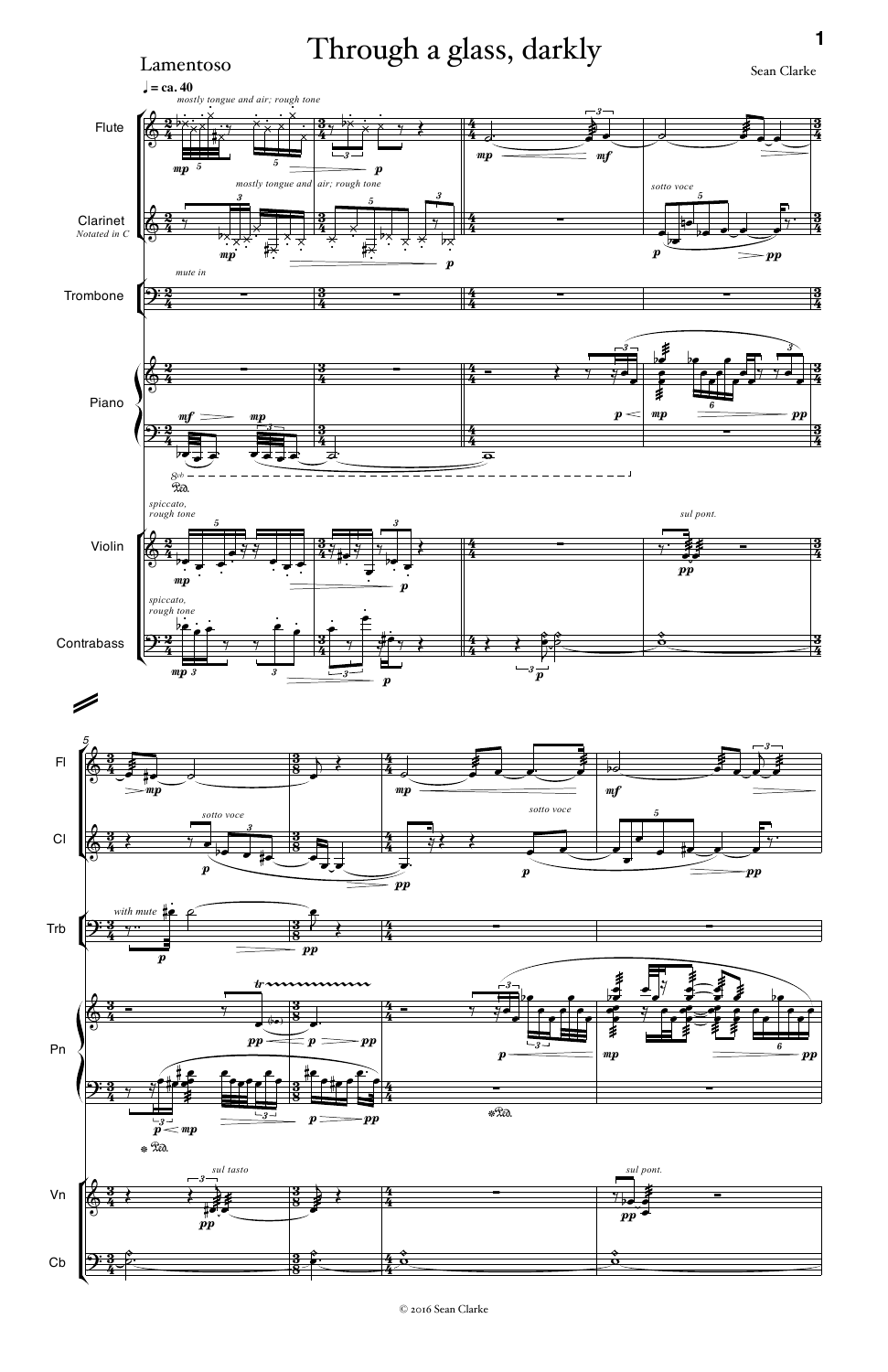

 $\overline{2}$ 



 $\frac{2}{4}$